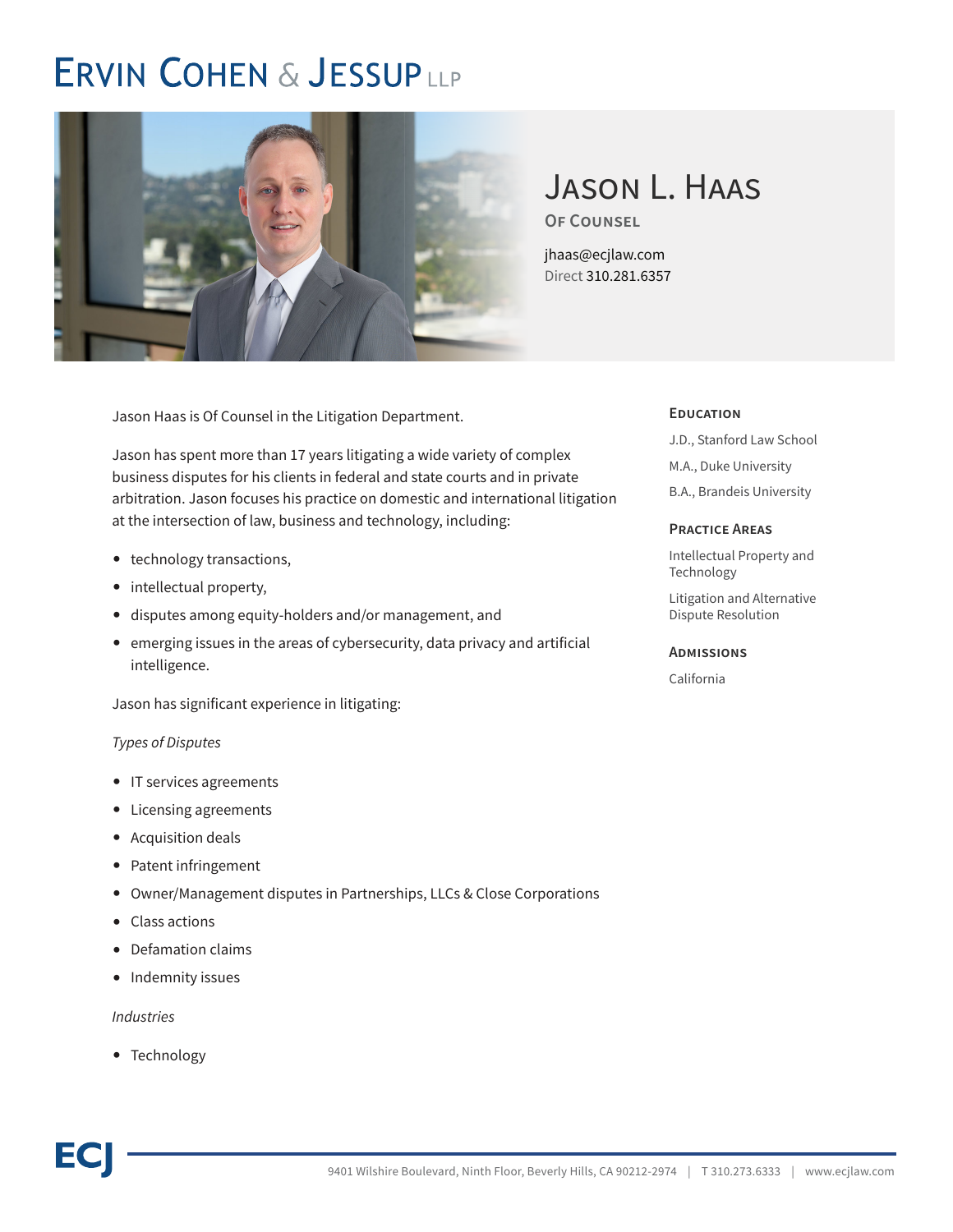Jason L. Haas

- Finance
- Real Estate
- Legal
- Entertainment
- Government
- Automotive

Jason brings a pragmatic approach to resolving each dispute. Investing time early in a case to understand the facts and craft an effective strategy is a key part of his approach. Jason also carefully selects which issues to fight, and when, in order to maximize the impact of his client's investment and avoid wasting resources on unnecessary legal battles.

Jason has served for more than 12 years on the Board of Trustees for Ocean Charter School. He is currently Vice-Chairman of the Board and plays a major role in the school's effort to build a new K-8 facility in the Del Rey neighborhood of Los Angeles. Jason has also served as a pro bono lawyer for Public Counsel and Bet Tzedek in Los Angeles.

In his spare time, Jason is a (non-performing) member of the Academy of Magic Arts.

### **Representative Matters**

#### *Sample Matters in Technology and Intellectual Property*

#### *IT Services Agreements*

Represented a customer service call center in an action involving contract disputes and business torts against a global electronics manufacturer. After a six-week trial, jury found other party liable for fraud damages of over \$1.4 million.

Represented domestic telecommunications company in suit for writ of attachment by a Russian company in connection with ongoing Swiss arbitration. Obtained order setting aside entry of default and then dismissal of action without leave to amend.

Represent computer services company in federal action against large multinational corporation for breaching long-term computer supply and services agreement. Defeated multiple dispositive motions.

#### *Licensing Disputes*

Represented online medical records company in claim for breach of patent license agreement. Settled action after two days of bench trial.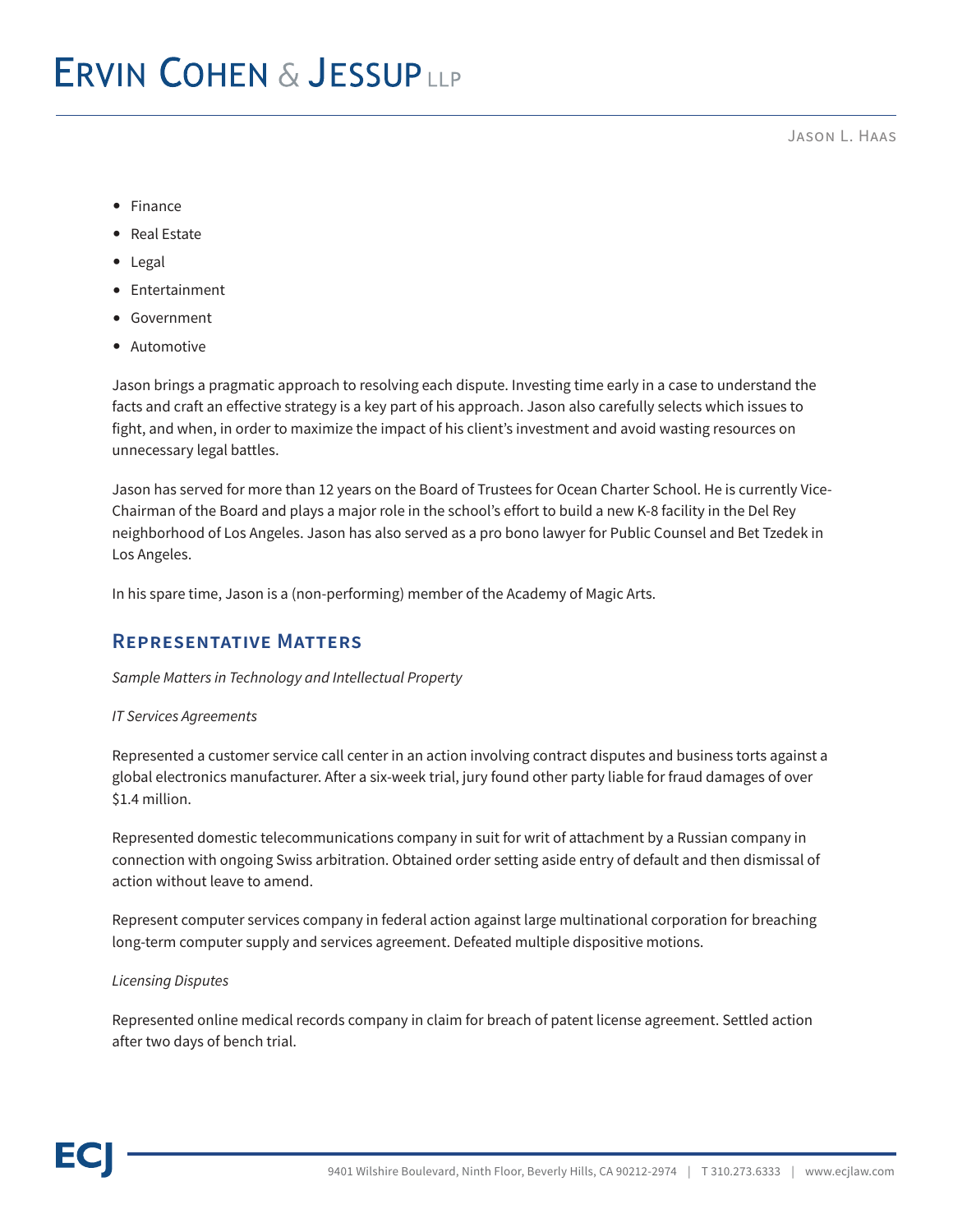Jason L. Haas

Represented medical device company in arbitration against claim for breach of patent license agreement relating to surgical wax used in bone surgery.

#### *Acquisition Agreements*

Represented Indian client sued for failing to close on acquisition of several Internet subsidiaries from multinational corporation.

Represented electronics manufacturer in failed billion-plus merger in action against Chinese company who failed to close on merger and then engaged in scheme to reduce its liability for termination fees by tens of millions of dollars.

#### *Patent Litigation*

Represented client in patent infringement actions against a dozen automobile manufacturers in California and Michigan federal court. Patents included safety and sensor technology. Cases settled shortly before trial.

Represented large medical device manufacturer in patent litigation involving immunoassay diagnostic devices. Patents included software for scheduling algorithms and mechanical components. Case settled shortly before trial.

#### *Ownership/Management Disputes in Partnerships, LLCs and Close Corporations*

Represented founder and CEO of social media and other online marketing company in dispute with minority shareholder and officer who alleged rights to increased equity stake based on alleged oral agreements. After multiple rounds of pleadings demonstrated plaintiff's case was a sham, case resolved early in litigation for minimal cost.

Represented founder and Chairman of real estate financing companies in buy-out of his interests by other investors. Dispute resolved without litigation.

Advised founder and 50% shareholder of online wellness site in dispute with other shareholders and officers. Dispute resolved without litigation.

Represent large restaurant companies against former executives and shareholders seeking to reclaim equity stakes after terminations for cause. Extensive motion and discovery practice before trial court and discovery referee.

#### *Class/Representative Actions*

Represented former president of large entertainment company in shareholder derivative claims for breach of fiduciary duty for receiving a \$100+ million severance package. Executive obtained a complete victory in a multiweek bench trial in Delaware Chancery Court, and ruling affirmed by Delaware Supreme Court.